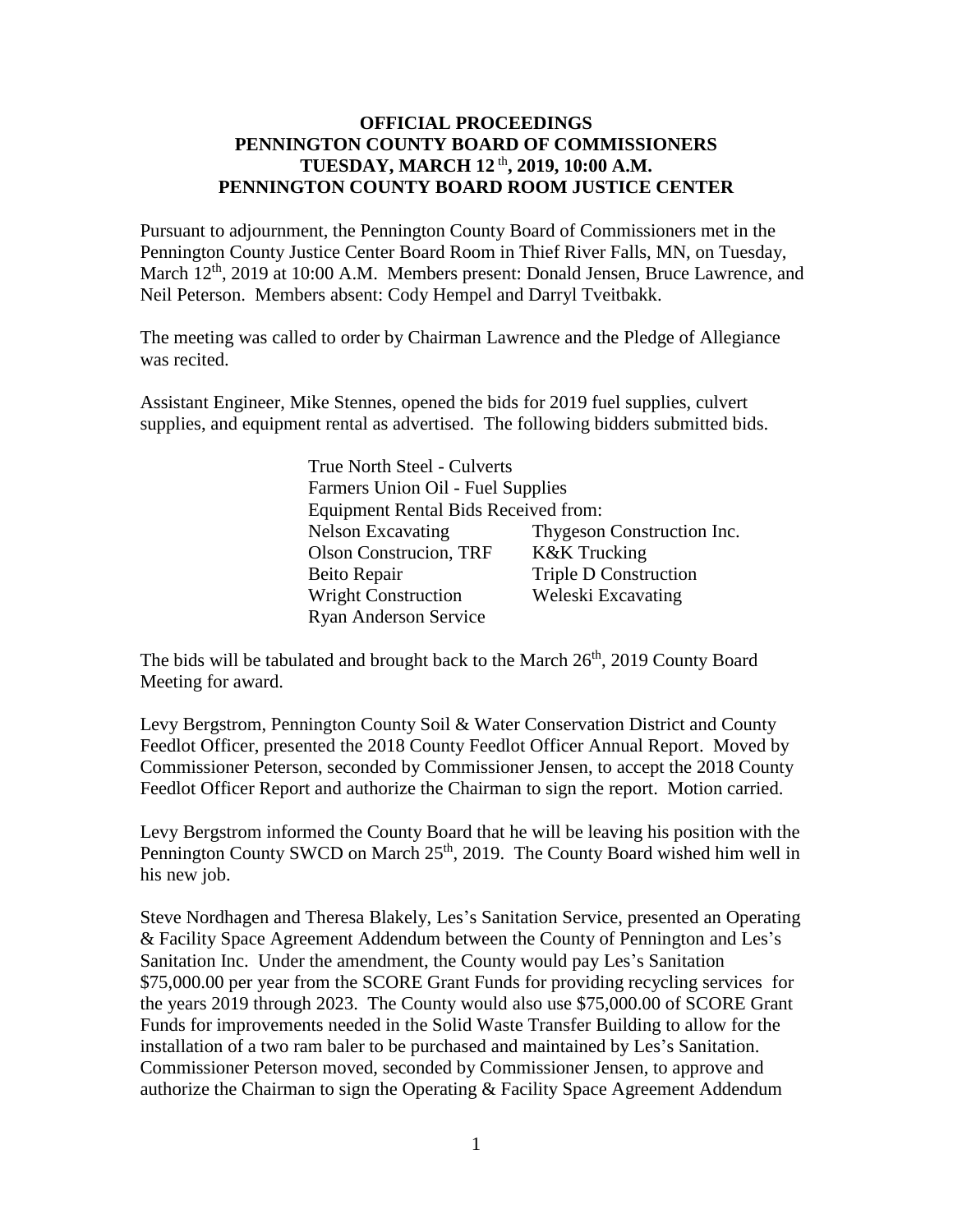upon revision being requested regarding maintenance being written into the agreement. Motion carried.

Tim Willianson, Natural Resources Specialist, MNDNR Division of Parks & Trails, Jack Pellinen, Hayes Lake State Park, and Ron Potter, National Off-highway Vehicle Conservation Council (NOHVCC), met with the County Board to discuss the Border to Border Touring Route. The Border to Border Touring Route will cross the entire state from the North Dakota Border to the Shores of Lake Superior. The route will be used by licensed vehicles through the Department of Public Safety, Driver & Vehicle Services (DVS). The route is not being planned for all terrain vehicles (ATVS), off road motorcycles (OHMS), or off road vehicles (ORVS). In 2017 listening sessions were held to help develop a draft route. In 2018 additional sessions were held on the modified draft route. The DNR is now looking for feed back from the counties and townships. After a final projected alignment is in place, it will be submitted to the DNR'S Environmental Review Unit for assessment of potential impacts. The County Board asked about maintenance of these roads. It was also stated that county roads receive no gas tax funds and it is not fair for counties to pay for maintenance on these roads if funding is not available. The MNDNR will be meeting with the County Engineer about these concerns and the proposed route.

County Auditor-Treasurer Ken Olson presented a letter from Springsted Inc. stating they will merge with Baker Tilly Virchow Krause LLP and will operate it's public sector advisory business under the name Baker Tilly Municipal Advisors. They are requesting that we consent to the assignment of our contract with Springsted to Baker Tilly. Moved by Commissioner Jensen, seconded by Commissioner Peterson, to approve the addendum to consent to assignment of the agreement for Municipal Advisor Services dated 6/24/2016 from Springsted Inc. to Baker Tilly Municipal Advisors, LLC. Motion carried.

Motioned by Commissioner Peterson, seconded by Commissioner Jensen, to approve the Board minutes of February  $26<sup>th</sup>$ , 2019 as written. Motion carried.

Motioned by Commissioner Peterson, seconded by Commissioner Jensen, to approve the Human Services warrants totaling \$56,746.94 and also the following Commissioner warrants. Motion carried.

| County Revenue | \$332,060.24           |
|----------------|------------------------|
| Road & Bridge  | \$35,399.58            |
| Solid Waste    | $\frac{$}{5}$ 1,366.25 |
| Ditch Funds    | $\mathcal{S}$<br>22.68 |

Per diems and meal reimbursements in the amount of \$2,662.83 were also approved.

County Sheriff, Ray Kuznia, asked to advertise for a part-time Dispatch/Jailer. Commissioner Jensen moved, seconded by Commissioner Peterson, to authorize the County Sheriff to advertise for a part time Dispatch/Jailer. Motion carried.